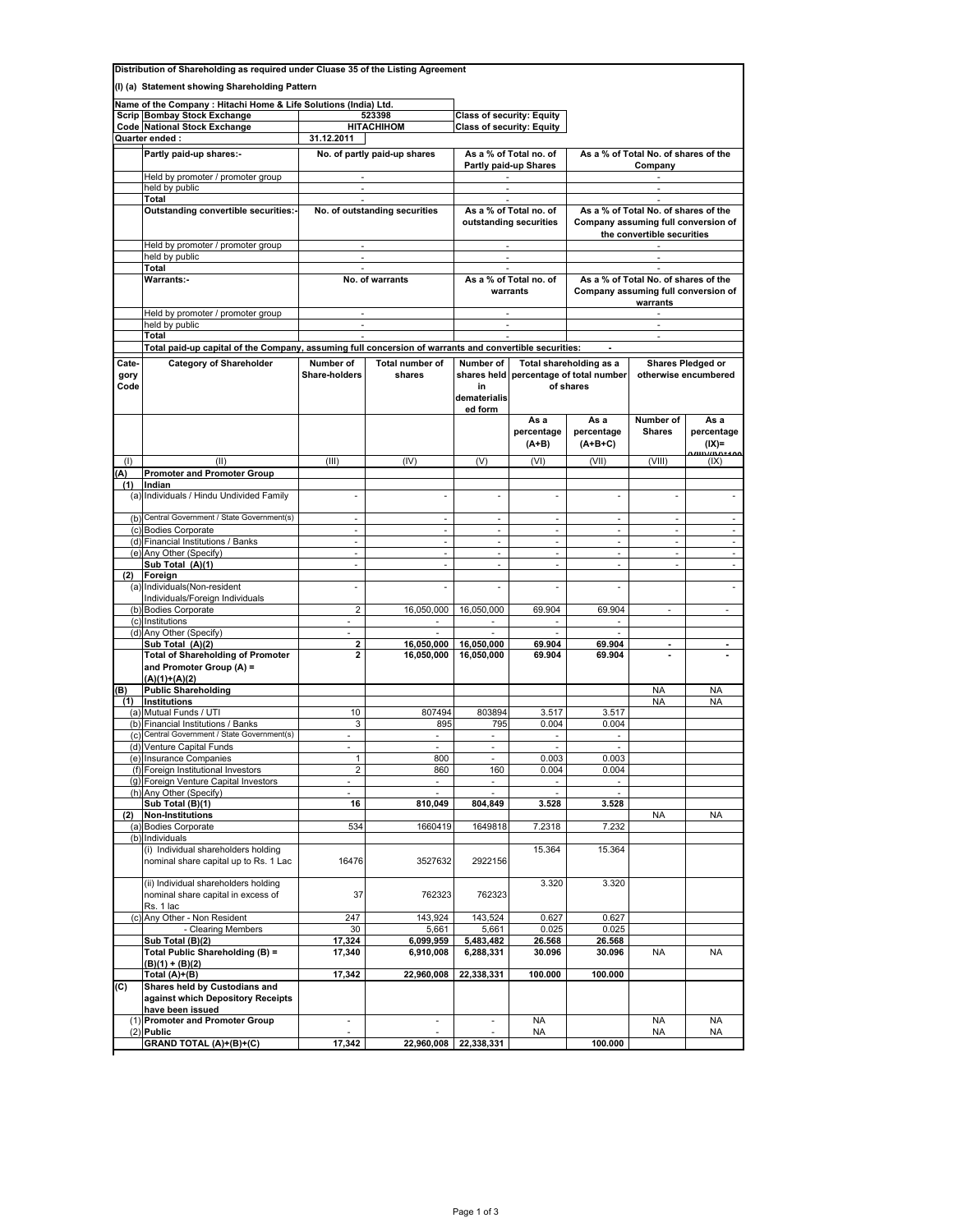|                                | (I) (b) Statement showing holding of securities (including shares, warrants, convertible securities) of persons belonging to the category "Promoter and Promoter Group" |                                                                    |                                                                                                                                    |                                                                                                                                                 |                                                                                                                        |                                                                                           |                                                                               |                                                                                                                                                                     |                                                  |                                                                       |                                                                                                                                                                                 |
|--------------------------------|-------------------------------------------------------------------------------------------------------------------------------------------------------------------------|--------------------------------------------------------------------|------------------------------------------------------------------------------------------------------------------------------------|-------------------------------------------------------------------------------------------------------------------------------------------------|------------------------------------------------------------------------------------------------------------------------|-------------------------------------------------------------------------------------------|-------------------------------------------------------------------------------|---------------------------------------------------------------------------------------------------------------------------------------------------------------------|--------------------------------------------------|-----------------------------------------------------------------------|---------------------------------------------------------------------------------------------------------------------------------------------------------------------------------|
| Sr.<br>No.                     | Name of the Shareholder                                                                                                                                                 |                                                                    | Details of shares held                                                                                                             |                                                                                                                                                 | Encumbered shares (*)                                                                                                  |                                                                                           | <b>Details of warrants</b>                                                    |                                                                                                                                                                     |                                                  | Details of<br>convertible<br>securities                               | <b>Total Shares</b><br>(including<br>underlying<br>shares<br>assuming full<br>conversion of<br>warrants and<br>convertible<br>securities) as<br>a % of diluted<br>share capital |
|                                |                                                                                                                                                                         | No of Shares<br>held                                               | As a % of grand<br>total $(A)+(B)+(C)$                                                                                             | No                                                                                                                                              | As a<br>percentage<br>(VI)=(V)/(III)*<br>100                                                                           | As a % of<br>grand total<br>(A)+(B)+(C) of<br>sub-clause<br>(I)(a)(VII)                   | No of<br>warrants<br>held                                                     | As a % of<br>total no. of<br>warrants of<br>the same<br>class                                                                                                       | No of<br>conver-<br>tible<br>securitie<br>s held | As a % of<br>total no. of<br>conver-<br>tible<br>securities<br>of the |                                                                                                                                                                                 |
| (1)                            | (II)                                                                                                                                                                    | (III)                                                              | (IV)                                                                                                                               | (V)                                                                                                                                             | (VI)                                                                                                                   | (VII)                                                                                     | (VIII)                                                                        | (IX)                                                                                                                                                                | (X)                                              | (XI)                                                                  | (XII)                                                                                                                                                                           |
| $\mathbf{1}$<br>$\overline{2}$ | Hitachi Home & Life Solutions, Inc.*<br>Hitachi India Pvt. Ltd. **                                                                                                      | 15550000<br>500000                                                 | 67.726<br>2.178                                                                                                                    | $\mathsf{O}\xspace$<br>$\mathbf 0$                                                                                                              | 0<br>0                                                                                                                 | $\mathbf 0$<br>$\Omega$                                                                   | $\mathbf 0$<br>$\mathbf 0$                                                    | 0.000<br>0.000                                                                                                                                                      | $\mathbf 0$<br>$\mathbf 0$                       | 0.000<br>0.000                                                        | 67.726<br>2.178                                                                                                                                                                 |
|                                |                                                                                                                                                                         |                                                                    |                                                                                                                                    |                                                                                                                                                 |                                                                                                                        |                                                                                           |                                                                               |                                                                                                                                                                     |                                                  |                                                                       |                                                                                                                                                                                 |
|                                | Total                                                                                                                                                                   | 16050000                                                           | 69.904                                                                                                                             |                                                                                                                                                 |                                                                                                                        |                                                                                           | 0                                                                             | 0.000                                                                                                                                                               | $\mathbf 0$                                      | 0.000                                                                 | 69.904                                                                                                                                                                          |
|                                | (I) (c) (i) Statement showing holding of securities (including shares, warrants, convertible securities) of persons belonging to the category "Public" and              |                                                                    |                                                                                                                                    |                                                                                                                                                 |                                                                                                                        |                                                                                           |                                                                               |                                                                                                                                                                     |                                                  |                                                                       |                                                                                                                                                                                 |
| Sr.<br>No.                     | holding more than 1% of the total number of shares<br>Name of the Shareholder                                                                                           | No of Shares<br>held                                               | Shares as a<br>percentage of total<br>number of shares<br>{i.e., Grand Total<br>$(A)+(B)+(C)$<br>indicated in<br>Statement at para | No of<br>warrants<br>held                                                                                                                       | <b>Details of warrants</b><br>As a % of<br>total no. of<br>warrants of<br>the same<br>class                            | <b>Details of convertible</b><br>securities<br>No of<br>convertible<br>securities<br>held | % w.r.t. total<br>no. of<br>convertible<br>securities of<br>the same          | <b>Total Shares</b><br>(including underlying<br>shares assuming full<br>conversion of warrants<br>and convertible<br>securities) as a % of<br>diluted share capital |                                                  |                                                                       |                                                                                                                                                                                 |
| 1                              | BAJAJ ALLIANZ LIFE INSURANCE                                                                                                                                            |                                                                    | $(I)(a)$ above}                                                                                                                    |                                                                                                                                                 |                                                                                                                        |                                                                                           | class                                                                         |                                                                                                                                                                     |                                                  |                                                                       |                                                                                                                                                                                 |
|                                | COMPANY LTD.                                                                                                                                                            | 890000                                                             | 3.876                                                                                                                              | 0                                                                                                                                               | 0.000                                                                                                                  | 0                                                                                         | 0.000                                                                         |                                                                                                                                                                     | 3.876                                            |                                                                       |                                                                                                                                                                                 |
|                                | Total                                                                                                                                                                   | 890000                                                             | 3.876                                                                                                                              | $\mathbf 0$                                                                                                                                     | 0.000                                                                                                                  | $\overline{0}$                                                                            | 0.000                                                                         |                                                                                                                                                                     | 3.876                                            |                                                                       |                                                                                                                                                                                 |
|                                | (I) (c) (ii) Statement showing holding of securities (including shares, warrants, convertible securities) of persons (together with PAC) belonging to the               |                                                                    |                                                                                                                                    |                                                                                                                                                 |                                                                                                                        |                                                                                           |                                                                               |                                                                                                                                                                     |                                                  |                                                                       |                                                                                                                                                                                 |
|                                | category "Public" and holding more than 5% of the total number of shares of the Company                                                                                 |                                                                    |                                                                                                                                    |                                                                                                                                                 |                                                                                                                        |                                                                                           |                                                                               |                                                                                                                                                                     |                                                  |                                                                       |                                                                                                                                                                                 |
| Sr.<br>No.                     | Name of the Shareholder                                                                                                                                                 | No of Shares<br>held                                               | Shares as a<br>percentage of total                                                                                                 |                                                                                                                                                 | <b>Details of warrants</b>                                                                                             | <b>Details of convertible</b><br>securities                                               |                                                                               | <b>Total Shares</b><br>(including underlying                                                                                                                        |                                                  |                                                                       |                                                                                                                                                                                 |
|                                |                                                                                                                                                                         |                                                                    | number of shares<br>{i.e., Grand Total<br>$(A)+(B)+(C)$<br>indicated in<br>Statement at para<br>(I)(a) above}                      | No of<br>warrants<br>held                                                                                                                       | As a % of<br>total no. of<br>warrants of<br>the same<br>class                                                          | No of<br>convertible<br>securities<br>held                                                | % w.r.t. total<br>no. of<br>convertible<br>securities of<br>the same<br>class | shares assuming full<br>conversion of warrants<br>and convertible<br>securities) as a % of<br>diluted share capital                                                 |                                                  |                                                                       |                                                                                                                                                                                 |
|                                | No such shareholder                                                                                                                                                     |                                                                    |                                                                                                                                    |                                                                                                                                                 |                                                                                                                        |                                                                                           |                                                                               |                                                                                                                                                                     |                                                  |                                                                       |                                                                                                                                                                                 |
|                                | Total                                                                                                                                                                   |                                                                    |                                                                                                                                    |                                                                                                                                                 |                                                                                                                        |                                                                                           |                                                                               |                                                                                                                                                                     |                                                  |                                                                       |                                                                                                                                                                                 |
|                                | (I) (d) Statement showing details of locke-in shares                                                                                                                    |                                                                    |                                                                                                                                    |                                                                                                                                                 |                                                                                                                        |                                                                                           |                                                                               |                                                                                                                                                                     |                                                  |                                                                       |                                                                                                                                                                                 |
| Sr.<br>No.                     | Name of the Shareholder                                                                                                                                                 | Category of<br>Share- holders in Shares<br>(Promo-ters/<br>Public) | Number of Locked-                                                                                                                  | Locked-in Shares as a percentage of<br>total number of shares {i.e., Grand Total<br>(A)+(B)+(C) indicated in Statement at<br>para (I)(a) above} |                                                                                                                        |                                                                                           |                                                                               |                                                                                                                                                                     |                                                  |                                                                       |                                                                                                                                                                                 |
|                                | No share of the Company is in Lock-in period.                                                                                                                           |                                                                    |                                                                                                                                    |                                                                                                                                                 |                                                                                                                        |                                                                                           |                                                                               |                                                                                                                                                                     |                                                  |                                                                       |                                                                                                                                                                                 |
|                                | (II) (a) Statement showing details of Depository Receipts (DRs)                                                                                                         |                                                                    |                                                                                                                                    |                                                                                                                                                 |                                                                                                                        |                                                                                           |                                                                               |                                                                                                                                                                     |                                                  |                                                                       |                                                                                                                                                                                 |
| Sr.<br>No.                     | Type of outstanding DR (ADRs,<br>GDRs, SDRs, etc.)                                                                                                                      | Number of<br>outstanding<br><b>DRs</b>                             | <b>Number of Shares</b><br>underlying<br>oustanding DRs                                                                            |                                                                                                                                                 | percentage of total number of shares<br>{i.e., Grand Total (A)+(B)+(C) indicated                                       | Shares underlying oustanding DRs as a                                                     |                                                                               |                                                                                                                                                                     |                                                  |                                                                       |                                                                                                                                                                                 |
|                                | No Depository Receipt Issued by the Company.                                                                                                                            |                                                                    |                                                                                                                                    |                                                                                                                                                 |                                                                                                                        |                                                                                           |                                                                               |                                                                                                                                                                     |                                                  |                                                                       |                                                                                                                                                                                 |
|                                | (II) (b) Statement showing Hoding of Depository Receipts (DRs), where underlying shares held by 'promoter / promoter                                                    |                                                                    |                                                                                                                                    |                                                                                                                                                 |                                                                                                                        |                                                                                           |                                                                               |                                                                                                                                                                     |                                                  |                                                                       |                                                                                                                                                                                 |
| Sr.<br>No.                     | group' are in excess of 1% of the total number of shares<br>Name of the DR holder                                                                                       | Type of<br>outstanding<br>DR (ADRs,<br>GDRs, SDRs,<br>etc.)        | <b>Number of Shares</b><br>under-lying out-<br>standing DRs                                                                        |                                                                                                                                                 | percentage of total number of shares<br>{i.e., Grand Total (A)+(B)+(C) indicated<br>in Statement at para (I)(a) above} | Shares underlying oustanding DRs as a                                                     |                                                                               |                                                                                                                                                                     |                                                  |                                                                       |                                                                                                                                                                                 |
|                                | No such Depository Receipt.                                                                                                                                             |                                                                    |                                                                                                                                    |                                                                                                                                                 |                                                                                                                        |                                                                                           |                                                                               |                                                                                                                                                                     |                                                  |                                                                       |                                                                                                                                                                                 |

\* Hitachi Home & Life Solutions, Inc. merged and after merger known as Hitachi Appliances, Inc.

\*\* Hitachi India Pvt. Ltd. is 100% subsidiary of Hitachi Asia Ltd. Singapore